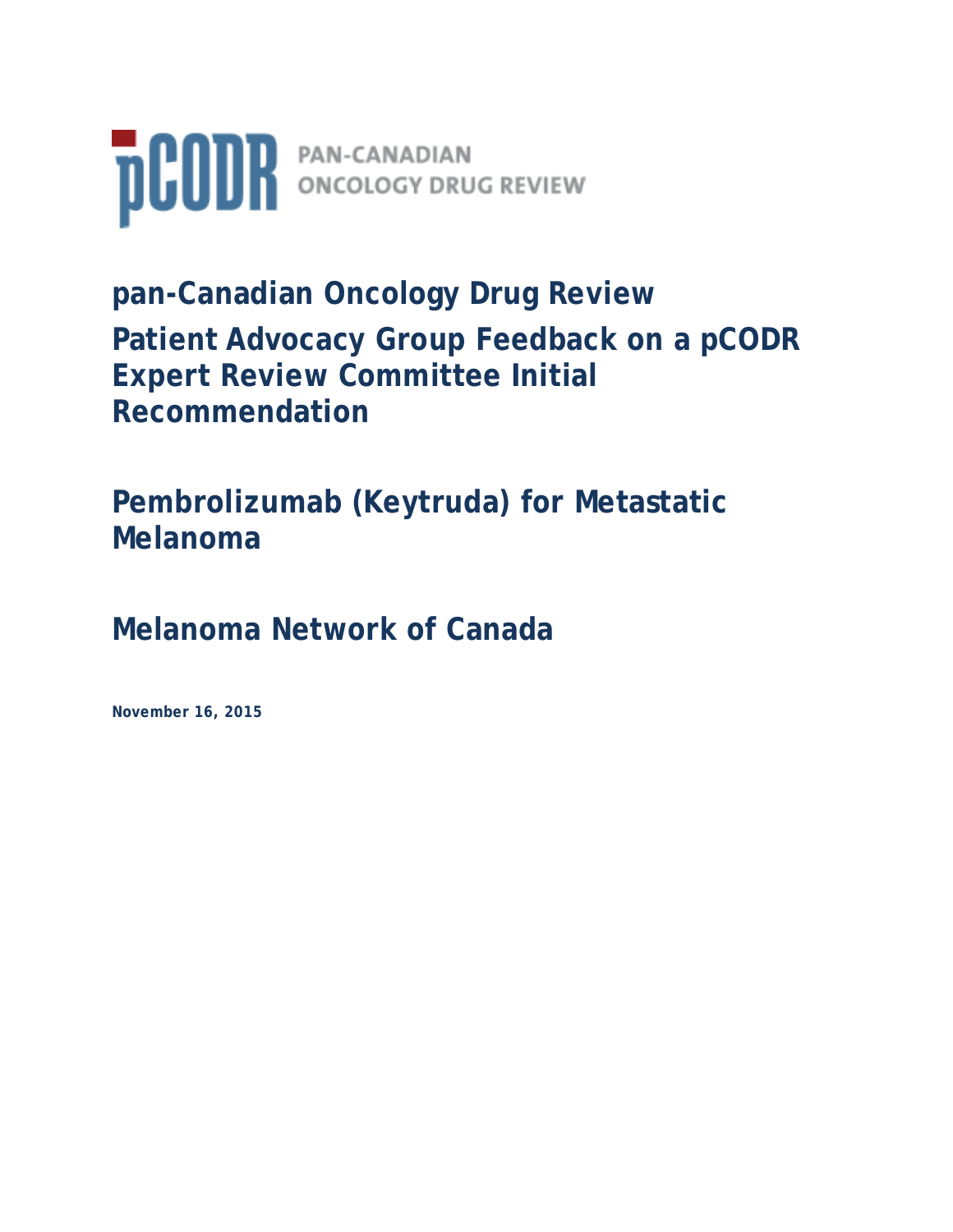# **Feedback on pERC Initial Recommendation**

Name of the drug indication(s): Pembrolizumab (Keytruda) Name of registered patient advocacy Melanoma Network of Canada

*\*pCODR may contact this person if comments require clarification. Contact information will not be included in any public posting of this document by pCODR.*

#### **1.1 Comments on the Initial Recommendation**

a) Please indicate if the patient advocacy group agrees or disagrees with the initial recommendation:

X agrees agrees in part agrees in part disagree

*Please explain why the patient advocacy group agrees, agrees in part or disagrees with the initial recommendation.* 

We are pleased to see the recommendation and the opportunity to access this drug first-line. It has had a significant impact already on the lives of many melanoma patients and is very encouraging to see patients surviving the disease.

b) Notwithstanding the feedback provided in part a) above, please indicate if the patient advocacy group would support this initial recommendation proceeding to final pERC recommendation ("early conversion"), which would occur within 2(two) business days of the end of the consultation period.

| _X__ | Support conversion to final<br>recommendation.              |  | Do not support conversion to final<br>recommendation. |
|------|-------------------------------------------------------------|--|-------------------------------------------------------|
|      | Recommendation does not require<br>reconsideration by pERC. |  | Recommendation should be<br>reconsidered by pERC.     |

c) Please provide feedback on the initial recommendation. Is the initial recommendation or are the components of the recommendation (e.g., clinical and economic evidence) clearly worded? Is the intent clear? Are the reasons clear?

| Page<br>Number | Section<br>Title | Paragraph,<br>Line Number | Comments and Suggested Changes to<br><b>Improve Clarity</b> |
|----------------|------------------|---------------------------|-------------------------------------------------------------|
|                |                  |                           |                                                             |
|                |                  |                           |                                                             |
|                |                  |                           |                                                             |
|                |                  |                           |                                                             |

### **1.2 Comments Related to Patient Advocacy Group Input**

Please provide feedback on any issues not adequately addressed in the initial recommendation based on patient advocacy group input provided at the outset of the review on outcomes or issues important to patients that were identified in the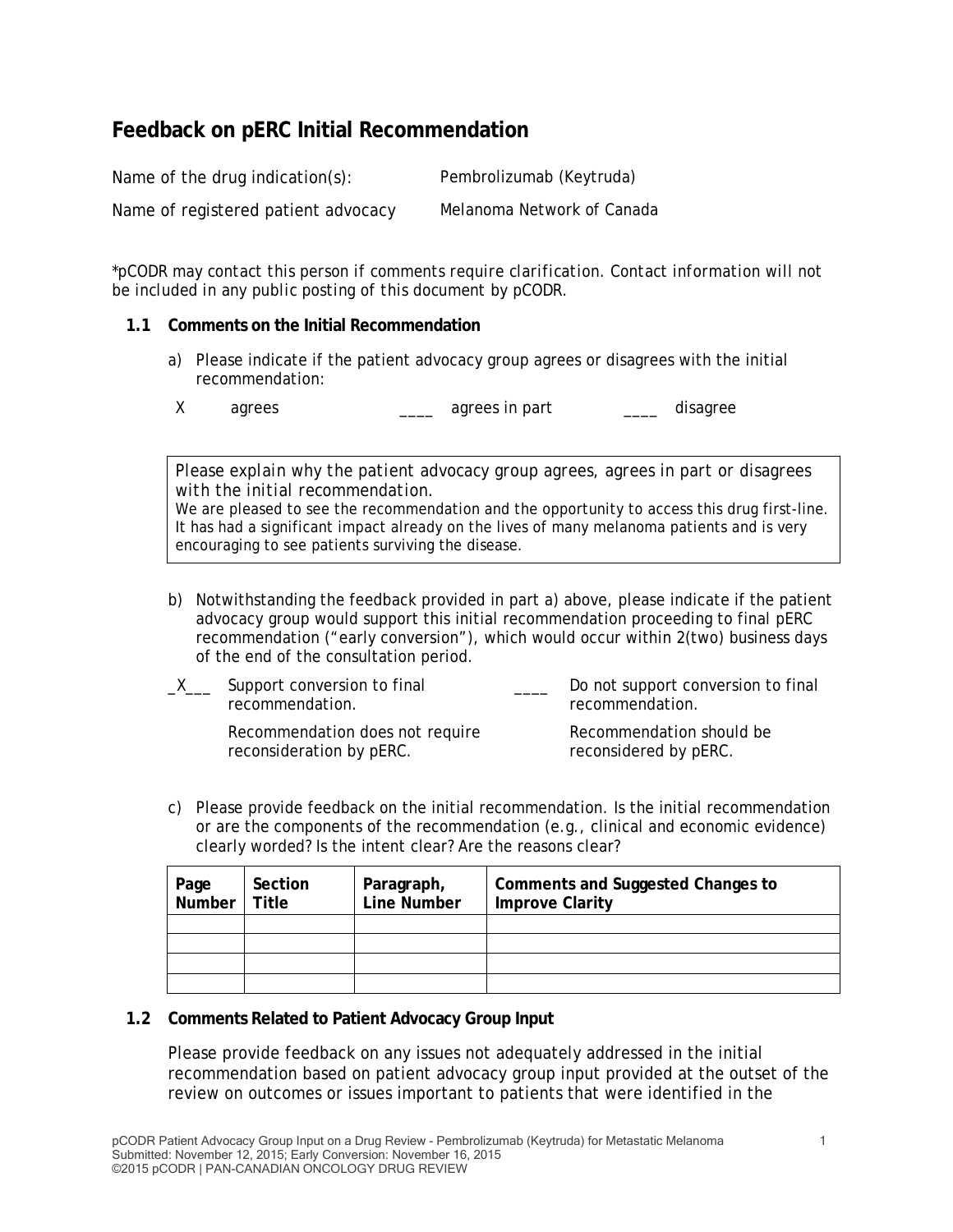submitted patient input. Please note that new evidence will be not considered during this part of the review process, however, it may be eligible for a Resubmission. If you are unclear as to whether the information you are providing is eligible for a Resubmission, please contact the pCODR Secretariat.

Examples of issues to consider include: what are the impacts of the condition on patients' daily living? Are the needs of patients being met by existing therapies? Are there unmet needs? Will the agents included in this recommendation affect the lives of patients? Do they have any disadvantages? Stakeholders may also consider other factors not listed here.

| Page   Section<br>Number   Title | Section | Paragraph,<br>Line Number | Comments related to initial patient advocacy<br>group input |
|----------------------------------|---------|---------------------------|-------------------------------------------------------------|
|                                  |         |                           |                                                             |
|                                  |         |                           |                                                             |
|                                  |         |                           |                                                             |
|                                  |         |                           |                                                             |

### **1.3 Additional Comments About the Initial Recommendation Document**

Please provide any additional comments:

| Page<br>Number <sup>1</sup> | Section<br>Title | Paragraph,<br><b>Line Number</b> | <b>Additional Comments</b>                                                                                                                                                                                  |
|-----------------------------|------------------|----------------------------------|-------------------------------------------------------------------------------------------------------------------------------------------------------------------------------------------------------------|
|                             |                  |                                  | A big thanks to pCODR for having the<br>foresight to move this submission to first<br>line access. It saves everyone significant<br>time, resources and removes redundancy in<br>the process. Good for all. |
|                             |                  |                                  |                                                                                                                                                                                                             |
|                             |                  |                                  |                                                                                                                                                                                                             |
|                             |                  |                                  |                                                                                                                                                                                                             |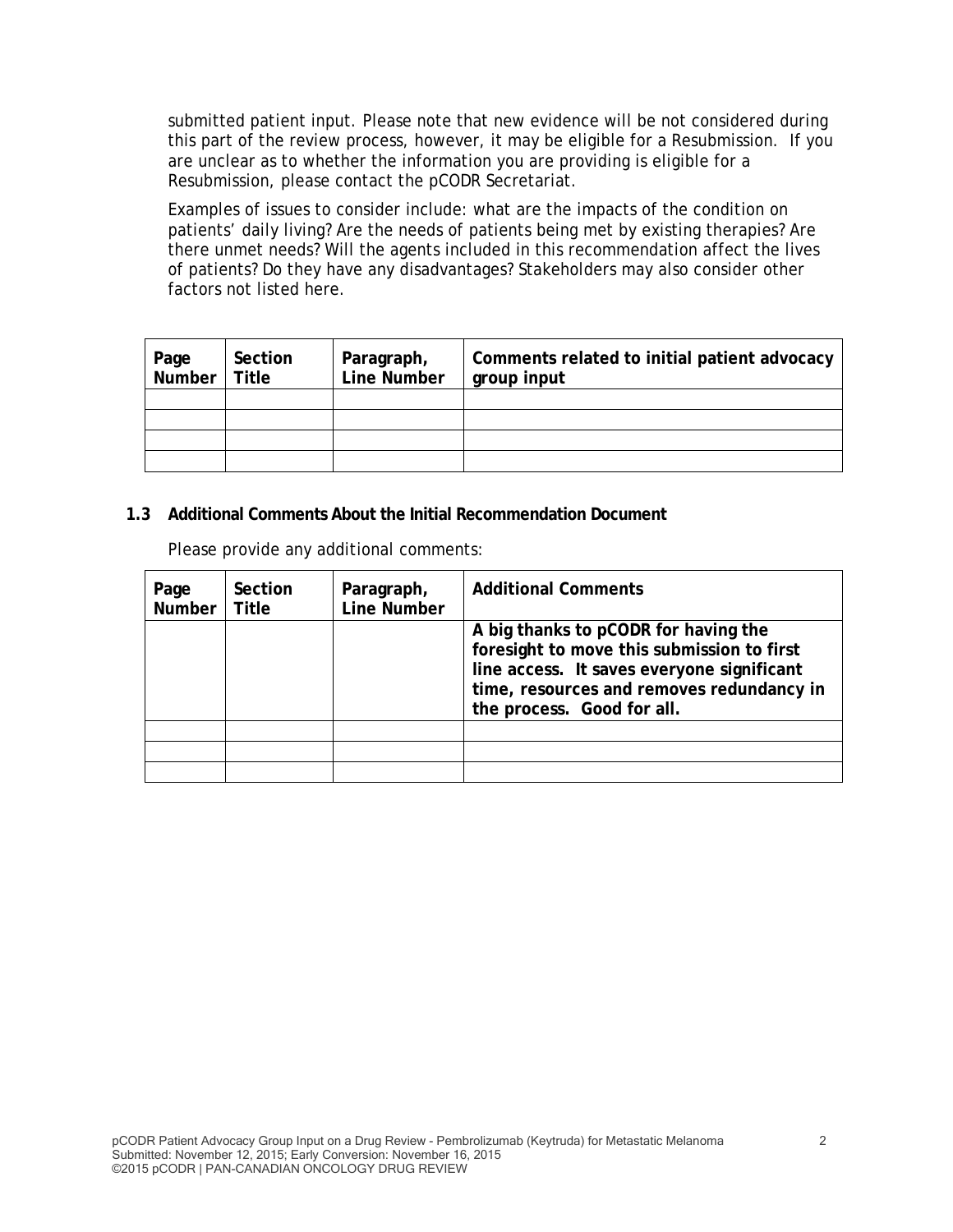# **About Completing This Template**

pCODR invites those registered patient advocacy groups that provided input on the drug under review **prior** to deliberation by the pCODR Expert Review Committee (pERC), to also provide feedback and comments on the initial recommendation made by pERC. (See www.cadth.ca/pcodr for information regarding review status and feedback deadlines.)

As part of the pCODR review process, the pCODR Expert Review Committee makes an initial recommendation based on its review of the clinical, economic and patient evidence for a drug. (See www.cadth.ca/pcodr for a description of the pCODR process.) The initial recommendation is then posted for feedback and comments from various stakeholders. The pCODR Expert Review Committee welcomes comments and feedback that will help the members understand why the patient advocacy groups agree or disagree with the initial recommendation. In addition, the members of pERC would like to know if there is any lack of clarity in the document and if so, what could be done to improve the clarity of the information in the initial recommendation. Other comments are welcome as well.

All stakeholders have 10 (ten) business days within which to provide their feedback on the initial recommendation and rationale. If all invited stakeholders, including registered patient advocacy groups, agree with the recommended clinical population described in the initial recommendation, it will proceed to a final pERC recommendation by 2 (two) business days after the end of the consultation (feedback) period. This is called an "early conversion" of an initial recommendation to a final recommendation.

If any one of the invited stakeholders does not support the initial recommendation proceeding to final pERC recommendation, pERC will review all feedback and comments received at the next possible pERC meeting. Based on the feedback received, pERC will consider revising the recommendation document as appropriate. It should be noted that the initial recommendation and rationale for it may or may not change following consultation with stakeholders.

The final pERC recommendation will be made available to the participating provincial and territorial ministries of health and cancer agencies for their use in guiding their funding decisions and will also be made publicly available once it has been finalized.

## **Instructions for Providing Feedback**

- a) Only registered patient advocacy groups that provided input at the beginning of the review of the drug can provide feedback on the initial recommendation.
	- Please note that only one submission per patient advocacy group is permitted. This applies to those groups with both national and provincial / territorial offices; only one submission for the entire patient advocacy group will be accepted. If more than one submission is made, only the first submission will be considered.
	- Individual patients should contact a patient advocacy group that is representative of their condition to have their input added to that of the group. If there is no patient advocacy group for the particular tumour, patients should contact pCODR for direction at www.cadth.ca/pcodr.